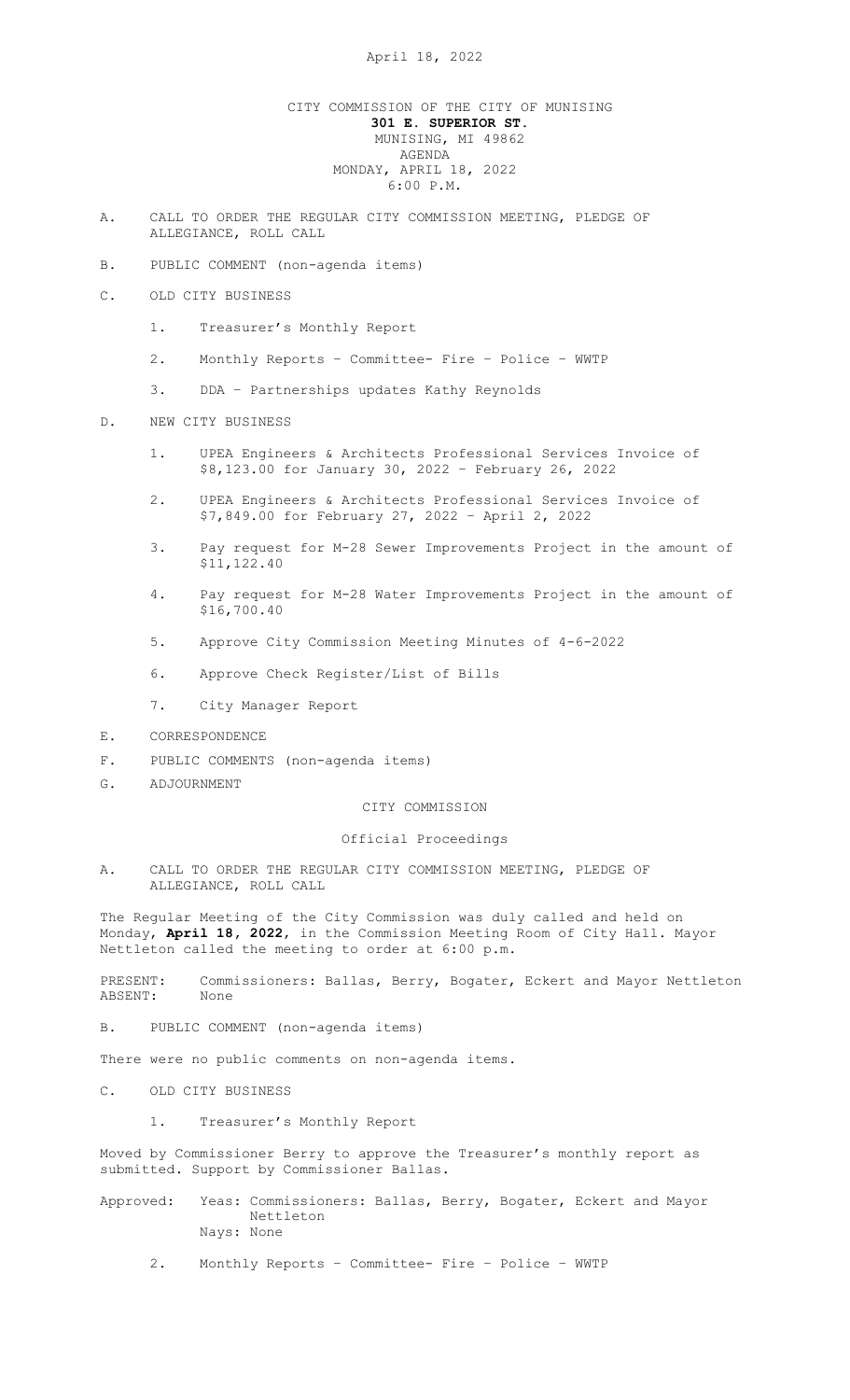There were no comments on the monthly reports.

3. DDA – Partnerships updates Kathy Reynolds

Kathy Reynolds gave an update on Pictured Rocks Cruise days, so far at least seventy vendors are registered and sponsorship is forth coming. The annual Chamber dinner is May 3rd 5:00 p.m. at the Bear Trap. As for the banner contest an awarding will be soon. Also, the scholarship from the Chamber will also be awarded soon. Regarding the DDA Amendment plan to include the repaving downtown, bids are to go out May 9th.

- D. NEW CITY BUSINESS
	- 1. UPEA Engineers & Architects Professional Services Invoice of \$8,123.00 for January 30, 2022 – February 26, 2022

Moved by Commissioner Eckert to approve the UPEA Engineers & Architects professional services invoice in the amount of \$8,123.00. Support by Commissioner Berry.

- Approved: Yeas: Commissioners: Ballas, Berry, Bogater, Eckert and Mayor Nettleton Nays: None
	- 2. UPEA Engineers & Architects Professional Services Invoice of \$7,849.00 for February 27, 2022 – April 2, 2022

Moved by Commissioner Ballas to approve the UPEA Engineers & Architects professional services invoice in the amount of \$7,849.00. Support by Commissioner Bogater.

- Approved: Yeas: Commissioners: Ballas, Berry, Bogater, Eckert and Mayor Nettleton Nays: None
	- 3. Pay request for M-28 Sewer Improvements Project in the amount of \$11,122.40

Moved by Commissioner Berry to approve the pay request of \$11,122.40 for the M-28 Sewer Project. Support by Commissioner Eckert.

- Approved: Yeas: Commissioners: Ballas, Berry, Bogater, Eckert and Mayor Nettleton Nays: None
	- 4. Pay request for M-28 Water Improvements Project in the amount of \$16,700.40

Moved by Commissioner Berry to approve the pay request of \$16,700.40 for the M-28 Water Project. Support by Commissioner Bogater.

- Approved: Yeas: Commissioners: Ballas, Berry, Bogater, Eckert and Mayor Nettleton Nays: None
	- 5. Approve City Commission Meeting Minutes of 4-6-2022

Moved by Commissioner Bogater to approve the City Commission Meeting Minutes of 4-6-2022 as presented. Support by Commissioner Ballas.

- Approved: Yeas: Commissioners: Ballas, Berry, Bogater, Eckert and Mayor Nettleton Nays: None
	- 6. Approve Check Register/List of Bills

Moved by Commissioner Berry to approve the check register/list of bills as submitted. Support by Commissioner Eckert.

- Approved: Yeas: Commissioners: Ballas, Berry, Bogater, Eckert and Mayor Nettleton Nays: None
	- 7. City Manager Report

City Manager Olson was not in attendance at this meeting.